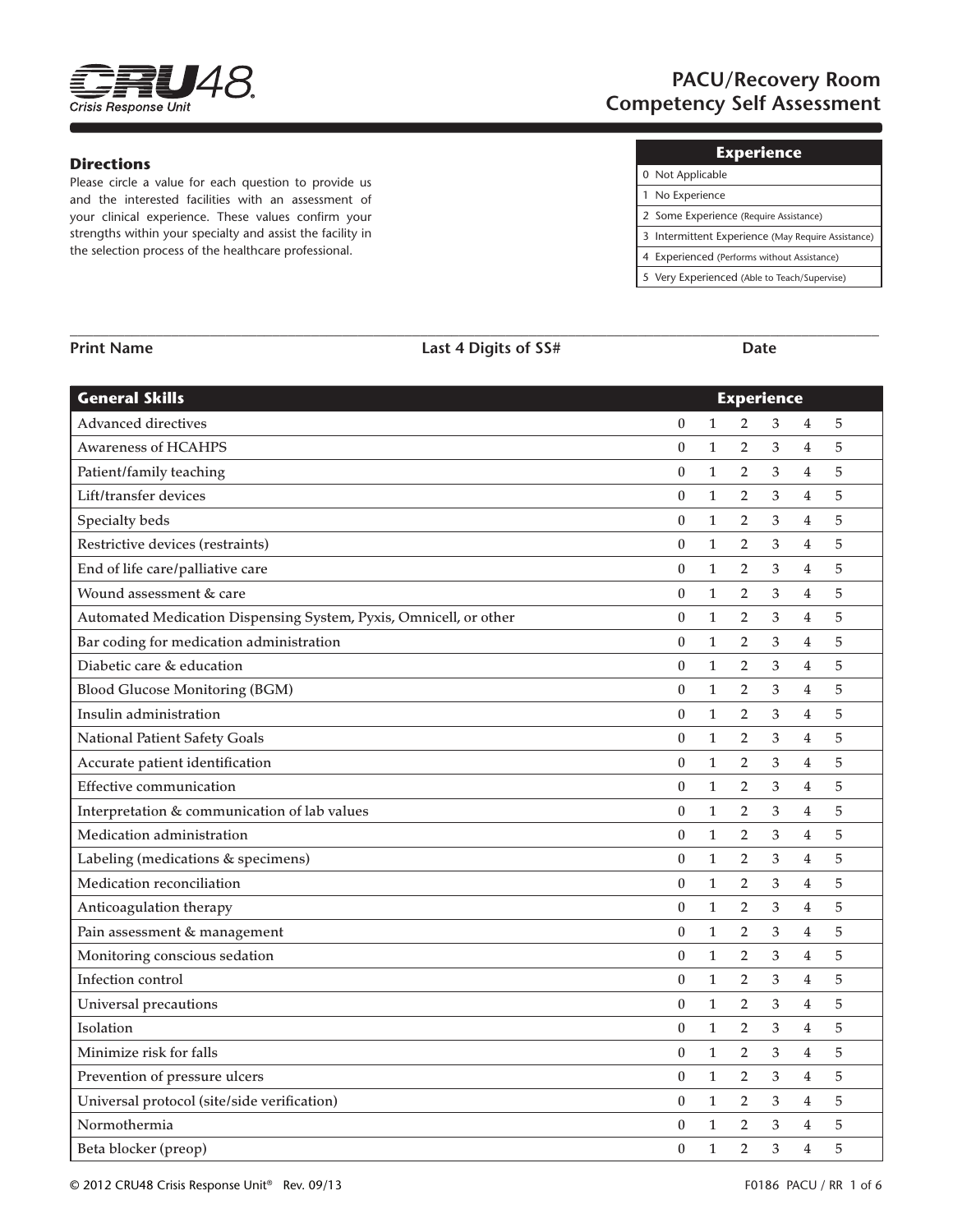

**Experience**

0 Not Applicable

1 No Experience

2 Some Experience (Require Assistance)

3 Intermittent Experience (May Require Assistance)

4 Experienced (Performs without Assistance)

| <b>Anesthesia: General Knowledge</b><br><b>Experience</b>                       |              |  |                |                         |                |   |
|---------------------------------------------------------------------------------|--------------|--|----------------|-------------------------|----------------|---|
| Moderate sedation/protocols & procedures                                        | $\mathbf{0}$ |  |                | 3                       | 4              | 5 |
| Local anesthetics                                                               | $\mathbf{0}$ |  | 2              | 3                       | 4              | 5 |
| Regional blocks (intrathecal/epidural/spinal)                                   | $\mathbf{0}$ |  | 2              | -3                      | 4              | 5 |
| General anesthesia (IV anesthetic agents/inhalation anesthesia agents)          | $\Omega$     |  | $\mathcal{P}$  | $\mathcal{E}$           | 4              | 5 |
| Administer & monitor paralytic agents                                           | $\mathbf{0}$ |  | $2^{\circ}$    | $\overline{\mathbf{3}}$ | $\overline{4}$ | 5 |
| Administer & monitor reversal agents                                            | $\Omega$     |  | $\overline{2}$ | $\mathbf{3}$            | $\overline{4}$ | 5 |
| Assessment of dermatomes                                                        | $\Omega$     |  | $\mathcal{P}$  | $\mathbf{R}$            | 4              | 5 |
| Neuromuscular blocking agents (depolarizing, non-depolarizing, reversal agents) | $\Omega$     |  |                | 3                       | 4              | 5 |
| Benzodiazepines/reversal                                                        | $\Omega$     |  |                | 3                       | 4              | 5 |
| Opioids/reversal                                                                | $\Omega$     |  |                | 3                       | 4              | 5 |

| <b>Pulmonary</b>                                         | <b>Experience</b> |              |                |   |                |   |  |  |
|----------------------------------------------------------|-------------------|--------------|----------------|---|----------------|---|--|--|
| Assessment of breath sounds/rate/effort                  | $\boldsymbol{0}$  | $\mathbf{1}$ | $\overline{2}$ | 3 | 4              | 5 |  |  |
| Airway Management, Care & Maintenance                    |                   |              |                |   |                |   |  |  |
| Head positioning to ensure airway patency                | $\boldsymbol{0}$  | $\mathbf{1}$ | $\overline{2}$ | 3 | 4              | 5 |  |  |
| Oral/NT airway                                           | $\mathbf{0}$      | $\mathbf{1}$ | $\overline{2}$ | 3 | 4              | 5 |  |  |
| Laryngeal Mask Airway (LMA)                              | $\theta$          | $\mathbf{1}$ | $\overline{2}$ | 3 | 4              | 5 |  |  |
| Endotracheal tube                                        | $\boldsymbol{0}$  | $\mathbf{1}$ | $\overline{2}$ | 3 | $\overline{4}$ | 5 |  |  |
| Tracheostomy                                             | $\mathbf{0}$      | $\mathbf{1}$ | $\overline{2}$ | 3 | 4              | 5 |  |  |
| Use of ambu bag                                          | $\boldsymbol{0}$  | $\mathbf{1}$ | $\overline{2}$ | 3 | 4              | 5 |  |  |
| O2 therapy (NC/mask)                                     | $\boldsymbol{0}$  | $\mathbf{1}$ | $\overline{2}$ | 3 | 4              | 5 |  |  |
| Use of CO2 monitoring devices                            | $\boldsymbol{0}$  | $\mathbf{1}$ | $\overline{2}$ | 3 | 4              | 5 |  |  |
| SVO <sub>2</sub> monitoring                              | $\boldsymbol{0}$  | $\mathbf{1}$ | $\overline{2}$ | 3 | $\overline{4}$ | 5 |  |  |
| Oral/NT suctioning                                       | $\theta$          | $\mathbf{1}$ | $\overline{2}$ | 3 | $\overline{4}$ | 5 |  |  |
| Assisting with intubation                                | $\boldsymbol{0}$  | 1            | $\overline{2}$ | 3 | 4              | 5 |  |  |
| Assisting with extubation                                | $\theta$          | $\mathbf{1}$ | $\overline{2}$ | 3 | 4              | 5 |  |  |
| Measuring tidal volume                                   | $\bf{0}$          | $\mathbf{1}$ | 2              | 3 | 4              | 5 |  |  |
| Arterial blood gas interpretation/analysis               | $\boldsymbol{0}$  | $\mathbf{1}$ | $\overline{2}$ | 3 | 4              | 5 |  |  |
| Obtaining ABG blood sample (art line, arterial puncture) | $\boldsymbol{0}$  | $\mathbf{1}$ | 2              | 3 | 4              | 5 |  |  |
| Pulse oximetry                                           | $\boldsymbol{0}$  | $\mathbf{1}$ | $\overline{2}$ | 3 | 4              | 5 |  |  |
| Mechanical ventilation                                   | $\boldsymbol{0}$  | $\mathbf{1}$ | 2              | 3 | 4              | 5 |  |  |
| Pleural chest tubes                                      | $\mathbf{0}$      | $\mathbf{1}$ | $\overline{2}$ | 3 | $\overline{4}$ | 5 |  |  |
| <b>Postoperative Care (Respiratory)</b>                  |                   |              |                |   |                |   |  |  |
| Tracheostomy                                             | $\bf{0}$          | 1            | 2              | 3 | 4              | 5 |  |  |
| Laryngeal procedures/laryngectomy                        | $\theta$          | $\mathbf{1}$ | $\overline{2}$ | 3 | 4              | 5 |  |  |
| Lung transplant                                          | $\boldsymbol{0}$  | $\mathbf{1}$ | 2              | 3 | 4              | 5 |  |  |
| Video-assisted thoracoscopic surgery (VATS)              | $\boldsymbol{0}$  | $\mathbf{1}$ | $\overline{2}$ | 3 | 4              | 5 |  |  |
| Radical neck dissection                                  | $\boldsymbol{0}$  | $\mathbf{1}$ | $\overline{2}$ | 3 | 4              | 5 |  |  |
| Penetrating/open chest trauma                            | $\bf{0}$          | $\mathbf{1}$ | $\overline{2}$ | 3 | 4              | 5 |  |  |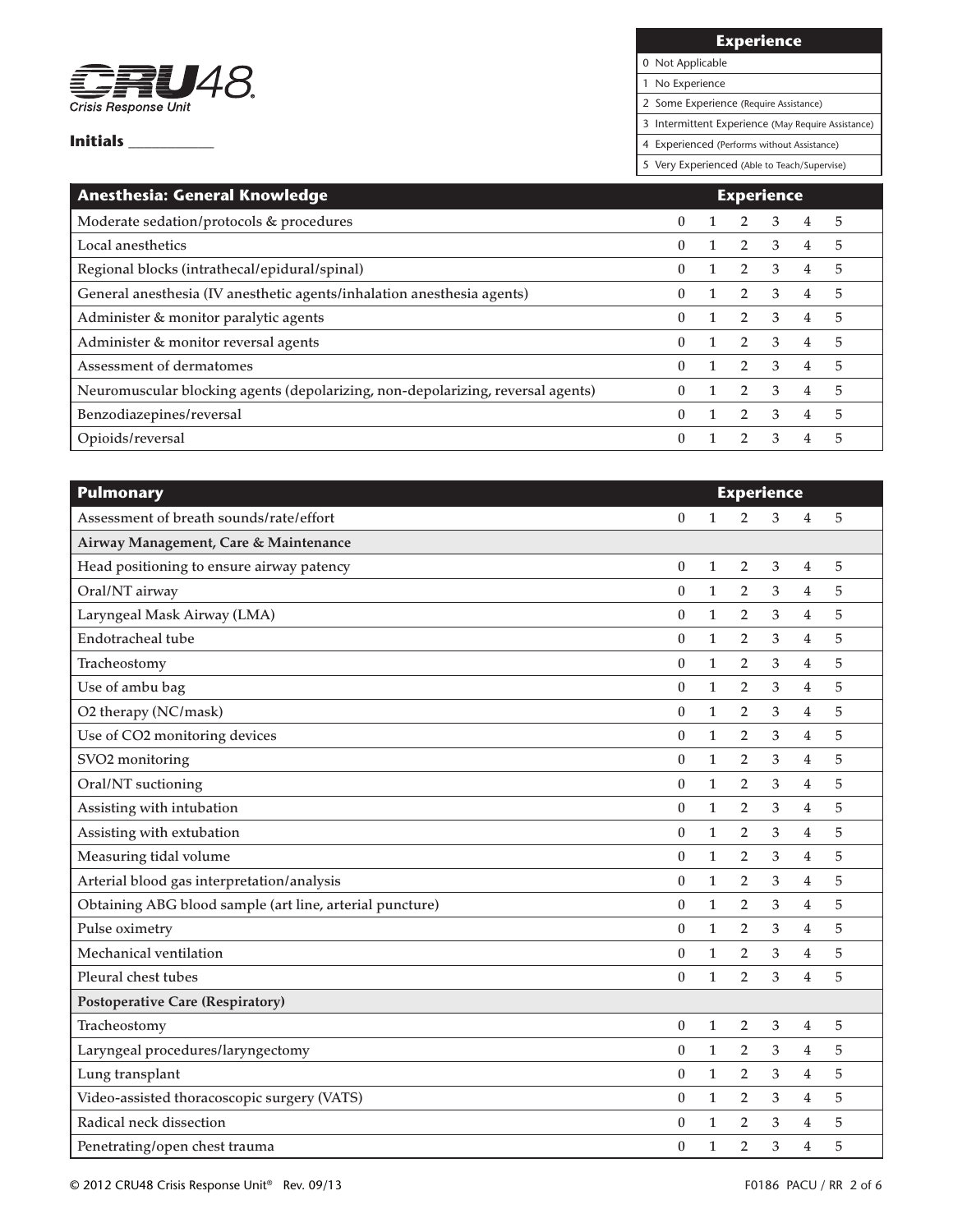

| <b>Experience</b>                      |
|----------------------------------------|
| 0 Not Applicable                       |
| 1 No Experience                        |
| 2 Some Experience (Require Assistance) |

3 Intermittent Experience (May Require Assistance)

4 Experienced (Performs without Assistance)

| <b>Pulmonary - cont.</b>            | <b>Experience</b> |  |                         |  |  |  |
|-------------------------------------|-------------------|--|-------------------------|--|--|--|
| Sinus surgery                       |                   |  | $0 \t1 \t2 \t3 \t4 \t5$ |  |  |  |
| Adenotonsillectomy (T&A)            |                   |  | 0 1 2 3 4 5             |  |  |  |
| Thoracotomy/lobectomy/pneumonectomy |                   |  | 0 1 2 3 4 5             |  |  |  |

| Cardiovascular                                       | <b>Experience</b> |   |                |   |                |   |
|------------------------------------------------------|-------------------|---|----------------|---|----------------|---|
| Cardiovascular assessment                            | $\theta$          | 1 | 2              | 3 | 4              | 5 |
| Interpretation of arrhythmias                        | $\theta$          | 1 | $\overline{2}$ | 3 | 4              | 5 |
| Performing 12 lead EKG's                             | $\theta$          | 1 | $\overline{2}$ | 3 | $\overline{4}$ | 5 |
| Care of patient with VAD (ventricular assist device) | $\boldsymbol{0}$  | 1 | $\overline{2}$ | 3 | 4              | 5 |
| Set Up & Interpretation of:                          |                   |   |                |   |                |   |
| Hemodynamic monitoring (CVC/aline/PA catheter)       | $\boldsymbol{0}$  | 1 | $\overline{2}$ | 3 | $\overline{4}$ | 5 |
| External/temporary pacemaker                         | $\theta$          | 1 | 2              | 3 | 4              | 5 |
| Cardiac arrest/CPR                                   | $\boldsymbol{0}$  | 1 | 2              | 3 | $\overline{4}$ | 5 |
| Cardioversion/defibrillation                         | $\theta$          | 1 | 2              | 3 | 4              | 5 |
| Postoperative Care (Cardiovascular)                  |                   |   |                |   |                |   |
| Permanent pacemaker/AICD insertion                   | $\theta$          | 1 | 2              | 3 | 4              | 5 |
| Vascular bypass/grafting                             | $\theta$          | 1 | 2              | 3 | 4              | 5 |
| Embolectomy/thrombectomy                             | $\theta$          | 1 | 2              | 3 | 4              | 5 |
| Abdominal aortic aneurysm (AAA) repair               | $\theta$          | 1 | $\overline{2}$ | 3 | $\overline{4}$ | 5 |
| Thoracic aortic aneurysm repair                      | $\theta$          | 1 | $\overline{2}$ | 3 | 4              | 5 |
| <b>Endoluminal stenting</b>                          | $\Omega$          | 1 | $\overline{2}$ | 3 | $\overline{4}$ | 5 |
| Vena cava filter                                     | $\Omega$          | 1 | $\overline{2}$ | 3 | 4              | 5 |
| Postoperative myocardial infarction                  | $\theta$          |   | $\overline{2}$ | 3 | 4              | 5 |

| <b>Neurology</b>                            | <b>Experience</b> |   |                |   |                |   |
|---------------------------------------------|-------------------|---|----------------|---|----------------|---|
| Baseline neurological assessment            | $\theta$          |   | 2              | 3 | 4              | 5 |
| Glasgow coma scale                          | 0                 |   | 2              | 3 | $\overline{4}$ | 5 |
| Cranial nerve assessment                    | $\theta$          |   | $\overline{2}$ | 3 | 4              | 5 |
| Seizure precautions                         | $\Omega$          |   | $\overline{2}$ | 3 | 4              | 5 |
| Cervical spine precautions                  | $\mathbf{0}$      |   | $\overline{2}$ | 3 | 4              | 5 |
| <b>Postoperative Care (Neuro Surgery)</b>   |                   |   |                |   |                |   |
| Craniotomy                                  | $\theta$          | 1 | 2              | 3 | 4              | 5 |
| Burr holes                                  | $\mathbf{0}$      |   | 2              | 3 | $\overline{4}$ | 5 |
| Aneurysm clipping/coiling                   | $\theta$          |   | 2              | 3 | 4              | 5 |
| Evacuation of hematoma (subdural, epidural) | $\theta$          |   | 2              | 3 | 4              | 5 |
| Carotid endarterectomy                      | $\Omega$          |   | $\overline{2}$ | 3 | 4              | 5 |
| Intracranial tumor excision                 | $\Omega$          |   | $\overline{2}$ | 3 | 4              | 5 |
| Spinal tumor excision                       | 0                 |   |                | 3 | 4              | 5 |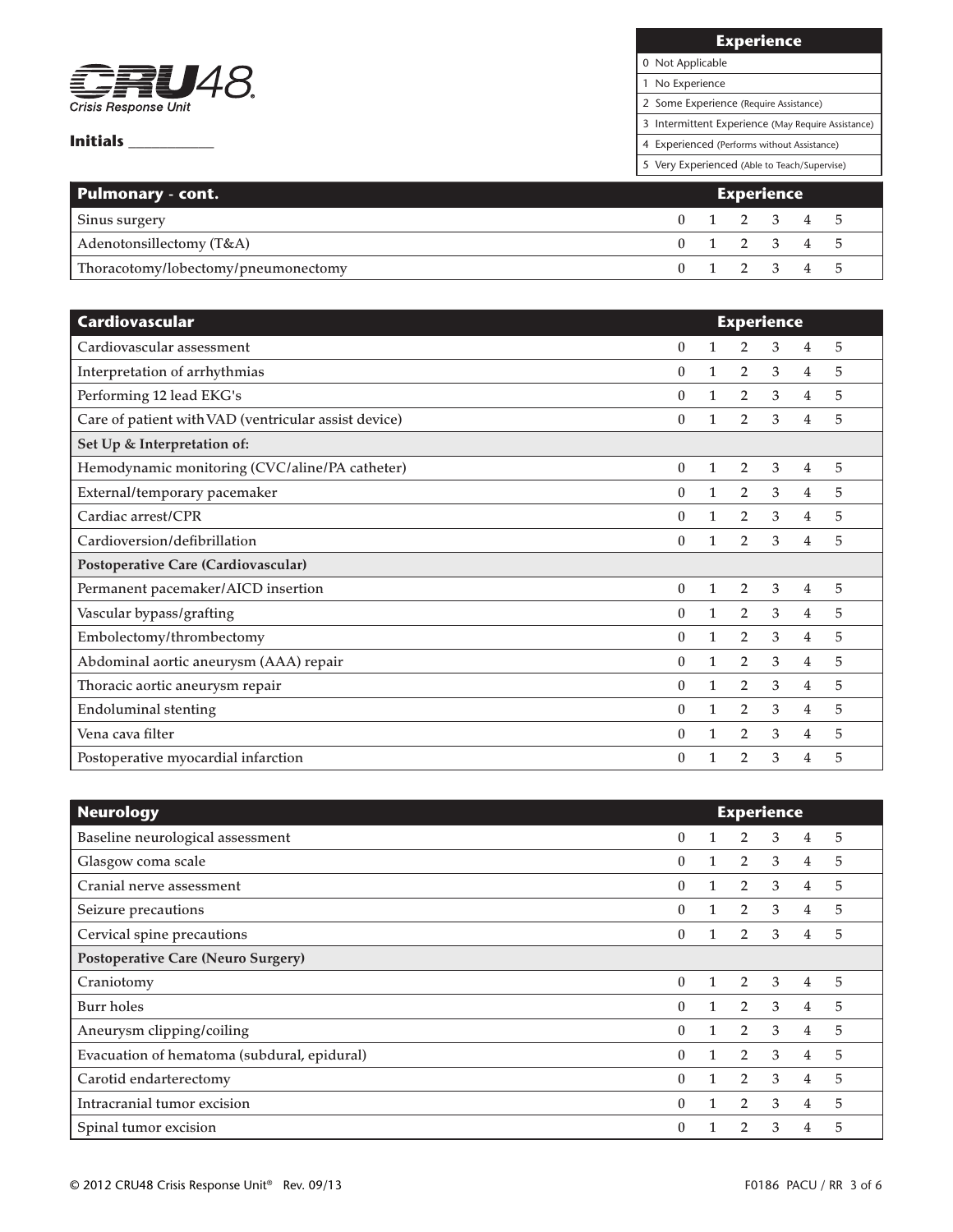

**Experience**

0 Not Applicable 1 No Experience

2 Some Experience (Require Assistance)

3 Intermittent Experience (May Require Assistance)

4 Experienced (Performs without Assistance)

| Neurology - cont.                                                                   | <b>Experience</b> |  |                     |  |                |     |
|-------------------------------------------------------------------------------------|-------------------|--|---------------------|--|----------------|-----|
| Laminectomy                                                                         | $\mathbf{0}$      |  | $1 \quad 2 \quad 3$ |  | 4 5            |     |
| Spinal fusion                                                                       | $\mathbf{0}$      |  | $1 \quad 2 \quad 3$ |  | 4 5            |     |
| Ventricular peritoneal shunt                                                        | $\Omega$          |  | $1 \quad 2 \quad 3$ |  | 4 5            |     |
| <b>Tether Cords</b>                                                                 | $\Omega$          |  | $1 \t2 \t3 \t4 \t5$ |  |                |     |
| Set Up & Care of Intracranial/Cerebral Perfusion Pressure Monitoring (ICP/CPP) via: |                   |  |                     |  |                |     |
| Ventriculostomy                                                                     | $\Omega$          |  | 1 2 3 4 5           |  |                |     |
| Subarachnoid screw/bolt                                                             | $\mathbf{0}$      |  | 2 3                 |  | $\overline{4}$ | - 5 |

| Gastrointestinal                                                           | <b>Experience</b> |              |                |   |                |   |
|----------------------------------------------------------------------------|-------------------|--------------|----------------|---|----------------|---|
| Care of Patient with:                                                      |                   |              |                |   |                |   |
| Gastric tubes (NG/G)                                                       | $\theta$          | $\mathbf{1}$ | 2              | 3 | 4              | 5 |
| Jejunostomy tube                                                           | $\bf{0}$          | 1            | 2              | 3 | 4              | 5 |
| Assessment & management of wound drains (self-suction/irrigation/drainage) | $\bf{0}$          | $\mathbf{1}$ | 2              | 3 | 4              | 5 |
| Endoscopic procedures                                                      | $\boldsymbol{0}$  | 1            | $\overline{2}$ | 3 | 4              | 5 |
| Postoperative Care (GI)                                                    |                   |              |                |   |                |   |
| Laparoscopic                                                               | $\boldsymbol{0}$  | $\mathbf{1}$ | $\overline{2}$ | 3 | 4              | 5 |
| <b>Exploratory laparotomy</b>                                              | $\theta$          | 1            | 2              | 3 | 4              | 5 |
| Nissen fundoplication                                                      | $\bf{0}$          | 1            | $\overline{2}$ | 3 | 4              | 5 |
| Esophageal procedures                                                      | $\Omega$          | 1            | $\overline{2}$ | 3 | $\overline{4}$ | 5 |
| Abdominal trauma                                                           | 0                 | $\mathbf{1}$ | $\overline{2}$ | 3 | 4              | 5 |
| Gastroplasty/bypass (bariatric surgery)                                    | $\boldsymbol{0}$  | $\mathbf{1}$ | $\overline{2}$ | 3 | 4              | 5 |
| Gastrectomy (partial/complete)                                             | $\bf{0}$          | $\mathbf{1}$ | $\overline{2}$ | 3 | 4              | 5 |
| Whipple procedure                                                          | $\theta$          | $\mathbf{1}$ | $\overline{2}$ | 3 | 4              | 5 |
| Pyloroplasty                                                               | $\bf{0}$          | 1            | $\overline{2}$ | 3 | 4              | 5 |
| Vagotomy                                                                   | $\theta$          | 1            | $\overline{2}$ | 3 | 4              | 5 |
| Appendectomy                                                               | $\theta$          | 1            | $\overline{2}$ | 3 | 4              | 5 |
| Bowel/colon resection                                                      | $\mathbf{0}$      | $\mathbf{1}$ | $\overline{2}$ | 3 | 4              | 5 |
| Colostomy/ileostomy                                                        | $\theta$          | 1            | $\overline{2}$ | 3 | 4              | 5 |
| Hernia repair                                                              | $\boldsymbol{0}$  | 1            | $\overline{2}$ | 3 | 4              | 5 |

| <b>Endocrine</b>              | <b>Experience</b> |  |                         |  |  |  |
|-------------------------------|-------------------|--|-------------------------|--|--|--|
| Transphenoidal hypophysectomy |                   |  | $0 \t1 \t2 \t3 \t4 \t5$ |  |  |  |
| Adrenalectomy                 |                   |  | $0 \t1 \t2 \t3 \t4 \t5$ |  |  |  |
| Thyroidectomy                 |                   |  | 0 1 2 3 4 5             |  |  |  |
| Parathyroidectomy             |                   |  | $0 \t1 \t2 \t3 \t4 \t5$ |  |  |  |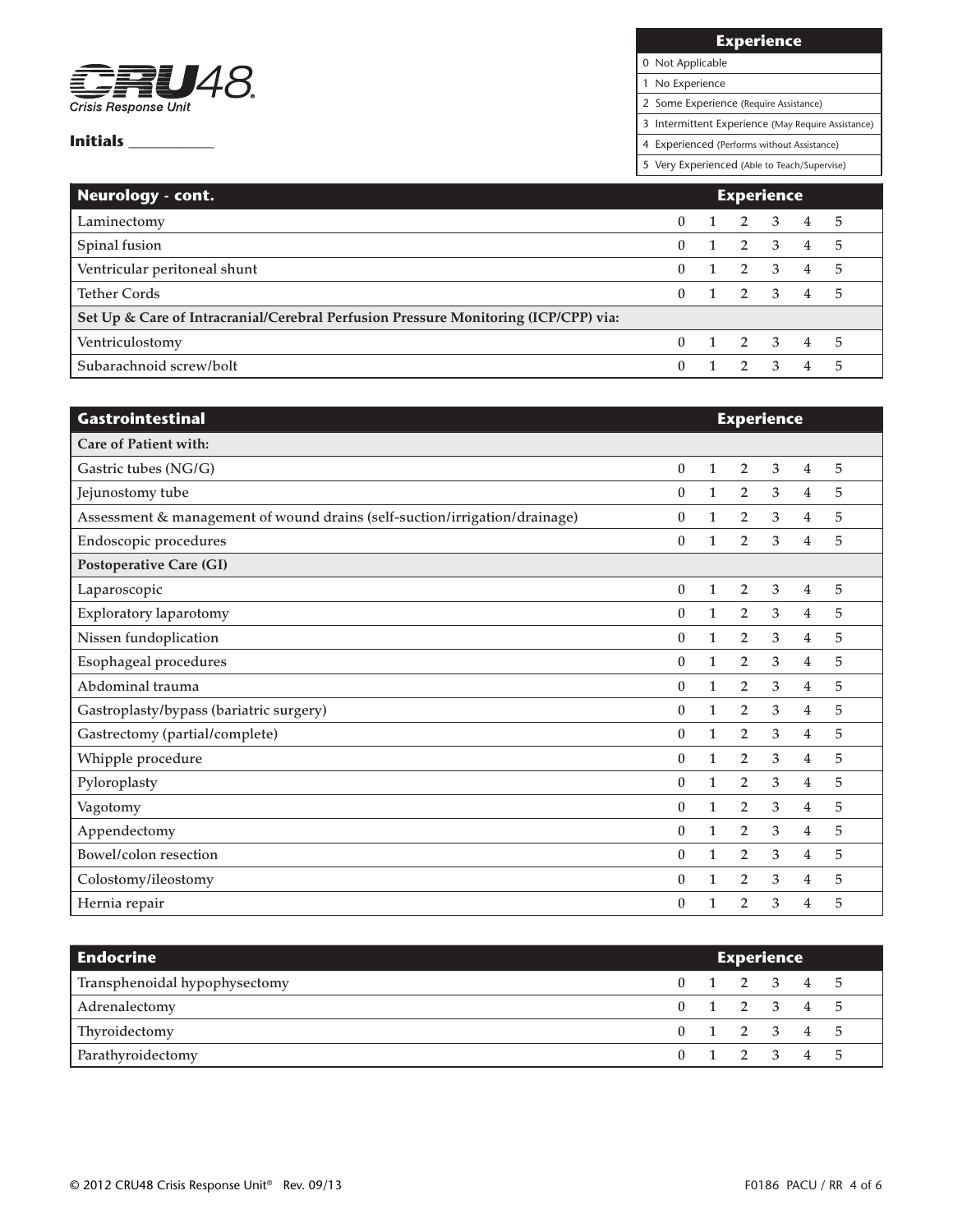

**Experience**

0 Not Applicable

1 No Experience

2 Some Experience (Require Assistance)

3 Intermittent Experience (May Require Assistance)

4 Experienced (Performs without Assistance)

| <b>Intravenous Management</b>                                                       | <b>Experience</b> |  |                         |  |  |  |
|-------------------------------------------------------------------------------------|-------------------|--|-------------------------|--|--|--|
| Starting peripheral IV's                                                            |                   |  | $0 \t1 \t2 \t3 \t4 \t5$ |  |  |  |
| Care of patient with peripherally-inserted central catheter (PICC) Groshong/Hickman |                   |  | 0 1 2 3 4 5             |  |  |  |
| Administration of blood/blood products                                              |                   |  | $0 \t1 \t2 \t3 \t4 \t5$ |  |  |  |
| Autotransfusion of blood/blood products                                             |                   |  | $0 \t1 \t2 \t3 \t4 \t5$ |  |  |  |
| Administration of volume expanders (albumin, dextran, etc)                          |                   |  | 0 1 2 3 4 5             |  |  |  |

| <b>Miscellaneous</b>                                               | <b>Experience</b> |              |                |   |                |   |
|--------------------------------------------------------------------|-------------------|--------------|----------------|---|----------------|---|
| Aldrette scoring                                                   | 0                 | $\mathbf{1}$ | 2              | 3 | 4              | 5 |
| Experience with level 1 trauma patients                            | $\mathbf{0}$      | $\mathbf{1}$ | $\overline{2}$ | 3 | 4              | 5 |
| Management of patient with malignant hyperthermia                  | 0                 | $\mathbf{1}$ | $\overline{2}$ | 3 | 4              | 5 |
| Anaphylaxis                                                        | $\bf{0}$          | $\mathbf{1}$ | $\overline{2}$ | 3 | 4              | 5 |
| Care of patients with latex allergies                              | $\boldsymbol{0}$  | $\mathbf{1}$ | 2              | 3 | 4              | 5 |
| Phlebotomy: peripheral                                             | $\bf{0}$          | $\mathbf{1}$ | $\overline{2}$ | 3 | 4              | 5 |
| Drawing blood from invasive lines                                  | $\bf{0}$          | $\mathbf{1}$ | $\overline{2}$ | 3 | 4              | 5 |
| Pharmacology - Use & Administration of:                            |                   |              |                |   |                |   |
| H2 receptor antagonists: (Zantac, Pepcid, Carafate)                | $\boldsymbol{0}$  | $\mathbf{1}$ | 2              | 3 | 4              | 5 |
| Antiemetics (Zofran, Phenergan, Reglan)                            | 0                 | $\mathbf{1}$ | $\overline{2}$ | 3 | 4              | 5 |
| Steroids: (decadron, Solu-Medrol)                                  | $\boldsymbol{0}$  | $\mathbf{1}$ | $\overline{2}$ | 3 | 4              | 5 |
| Emergency meds (ACLS protocols)                                    | $\boldsymbol{0}$  | $\mathbf{1}$ | 2              | 3 | 4              | 5 |
| Anticonvulsants: (Dilantin, phenobarbital)                         | $\theta$          | $\mathbf{1}$ | $\overline{2}$ | 3 | $\overline{4}$ | 5 |
| Inotropes/vasoactive drips                                         | $\boldsymbol{0}$  | $\mathbf{1}$ | 2              | 3 | 4              | 5 |
| Calcium channel blockers: (Cardizem)                               | $\boldsymbol{0}$  | $\mathbf{1}$ | 2              | 3 | 4              | 5 |
| Antihypertensives: (nipride)                                       | $\mathbf{0}$      | $\mathbf{1}$ | $\overline{2}$ | 3 | 4              | 5 |
| Antiarrhythimics: (amiodarone, lidocaine, procan)                  | $\boldsymbol{0}$  | $\mathbf{1}$ | $\overline{2}$ | 3 | 4              | 5 |
| Diuretics: (Lasix, edecrin sodium, Bumex)                          | $\bf{0}$          | $\mathbf{1}$ | $\overline{2}$ | 3 | 4              | 5 |
| Fibrinolytics                                                      | $\boldsymbol{0}$  | $\mathbf{1}$ | $\overline{2}$ | 3 | 4              | 5 |
| Glycoprotein IIb/IIIa receptor inhibitors: (Integrilin, Aggrastat) | $\bf{0}$          | $\mathbf{1}$ | $\overline{2}$ | 3 | 4              | 5 |
| Nebulizer treatments: (Ventolin, Atrovent, racemic, ephinephrine)  | $\bf{0}$          | $\mathbf{1}$ | 2              | 3 | 4              | 5 |
| <b>Other Procedures</b>                                            |                   |              |                |   |                |   |
| Post orthopedic/musculoskeletal procedures                         | 0                 | 1            | 2              | 3 | 4              | 5 |
| Post ENT procedures                                                | 0                 | $\mathbf{1}$ | 2              | 3 | 4              | 5 |
| Post breast procedures (mastectomy/lumpectomy)                     | $\boldsymbol{0}$  | $\mathbf{1}$ | $\overline{2}$ | 3 | 4              | 5 |
| Post GYN procedures                                                | 0                 | 1            | 2              | 3 | 4              | 5 |
| Post prostate procedures                                           | 0                 | $\mathbf{1}$ | $\overline{2}$ | 3 | 4              | 5 |
| Post wound care (I&D/debridement)                                  | $\theta$          | $\mathbf{1}$ | $\overline{2}$ | 3 | 4              | 5 |